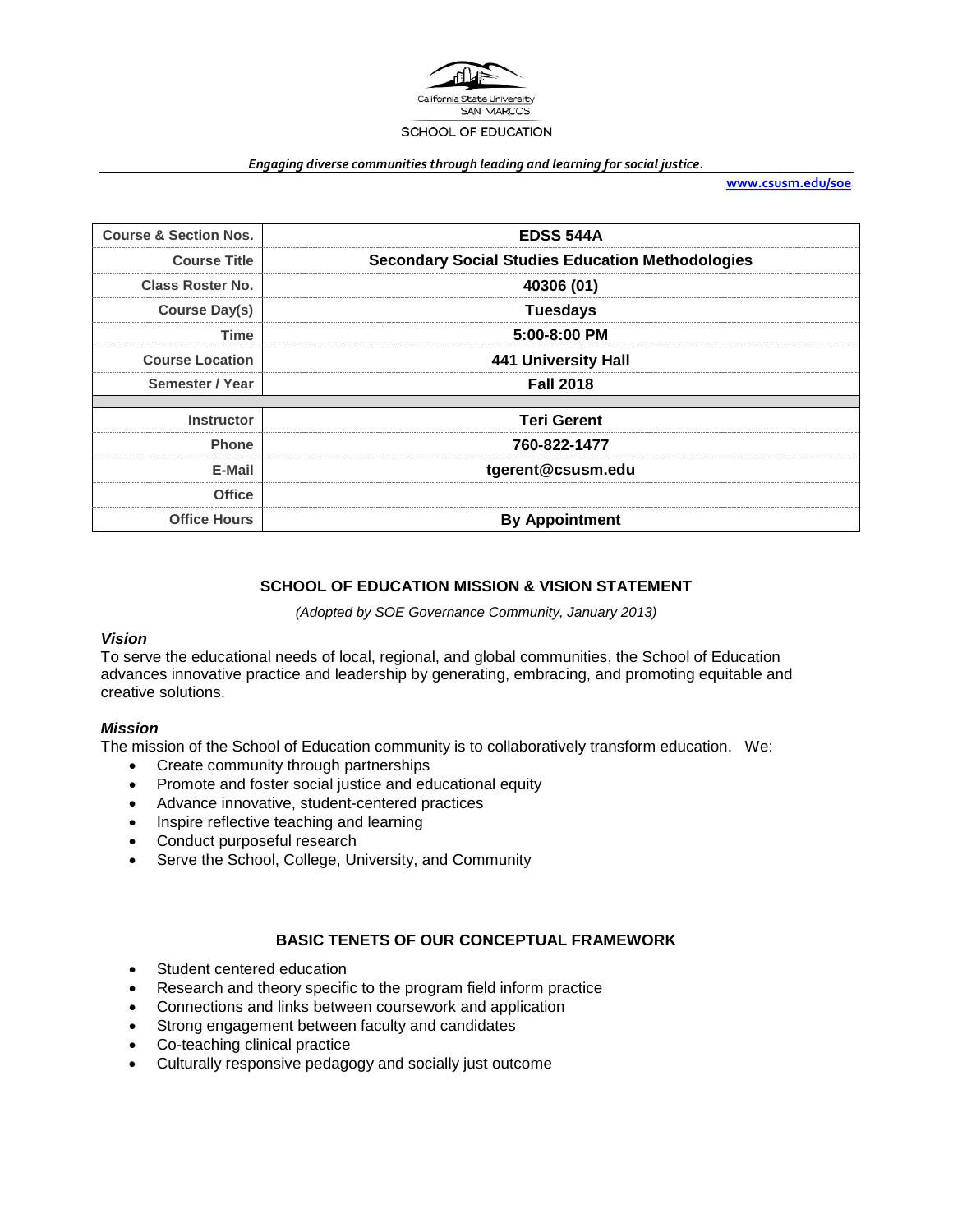# **TABLE OF CONTENTS**

| COURSE REQUIREMENTS AND GRADED COURSE COMPONENTS Error! Bookmark not defined. |  |
|-------------------------------------------------------------------------------|--|
|                                                                               |  |
|                                                                               |  |
|                                                                               |  |
|                                                                               |  |
|                                                                               |  |
|                                                                               |  |
|                                                                               |  |
|                                                                               |  |
|                                                                               |  |
|                                                                               |  |
|                                                                               |  |
|                                                                               |  |
|                                                                               |  |
|                                                                               |  |
|                                                                               |  |
|                                                                               |  |
|                                                                               |  |
|                                                                               |  |
|                                                                               |  |
|                                                                               |  |
|                                                                               |  |
|                                                                               |  |

# **MESSAGES FOR SUCCESSFUL TEACHING**

**This is a rigorous program and profession and you are fortunate to be here. Take pride in being part of the program you chose and realize that you represent CSUSM and the teaching profession at all times.**

# **ATTITUDE IS EVERYTHING! Guiding principles:**

#### **1. All Students Can Learn.**

Teachers are responsible for the learning outcomes of every child. Tell your students you believe in them.

#### **2. Relationships are the Key to Success. Reputation is Everything. Perception is Reality. This is a year- long interview.**

Be a good colleague. Everyone you encounter may be your unofficial letters of recommendation. Social and Cooperative Skills are needed with students, colleagues, administrators, families and the community. The education community is very small, and you never know who knows whom, or who can help you get your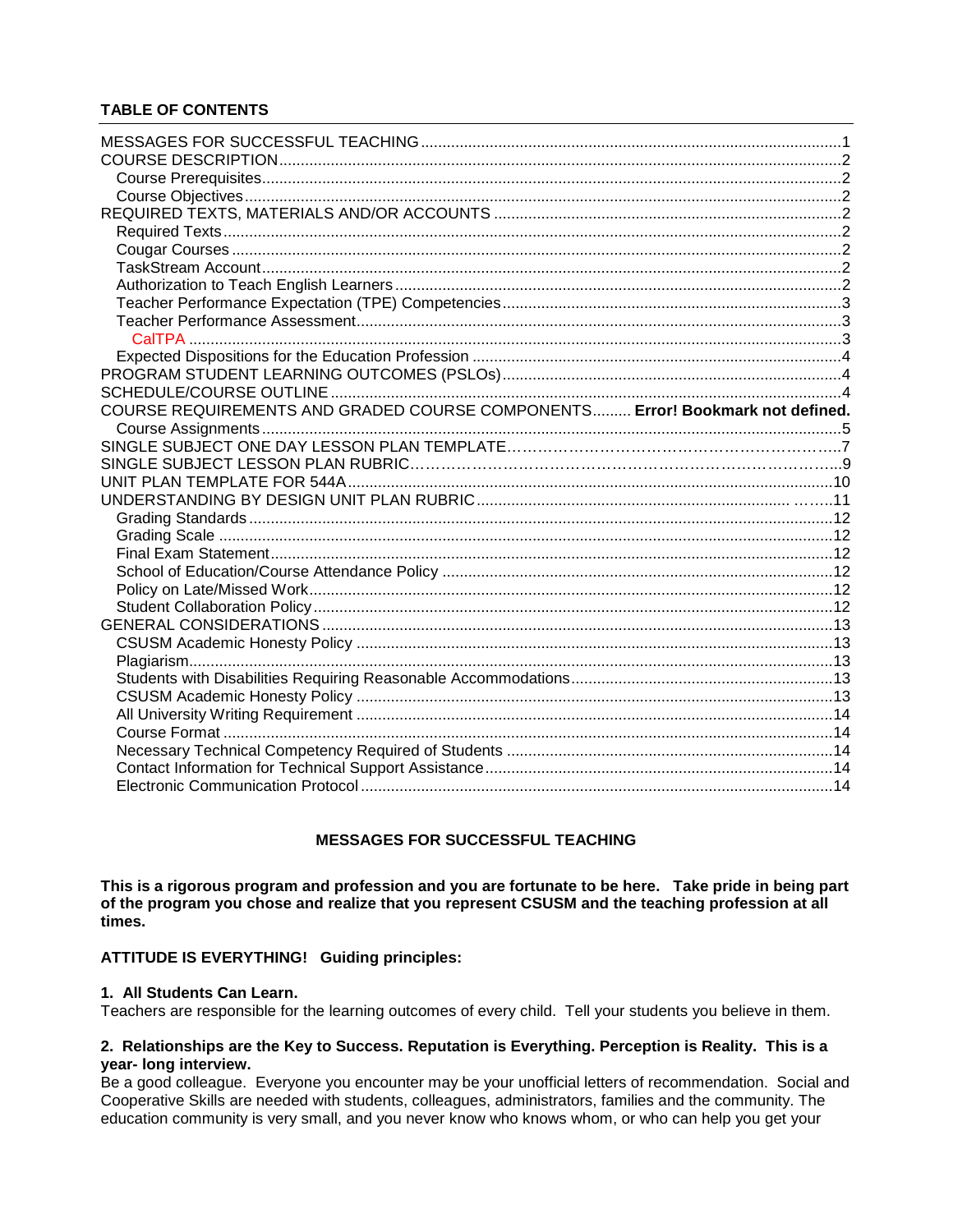ideal teaching position. Candidates who do not understand this early on may encounter barriers to getting hired. What you do EVERY day matters!

#### **3. It's not about you, it is all about your students.**

Learn who your students are, what they value, how they learn and how they feel validated and motivated to learn. Differentiate content, process and product based on each student's readiness learning profile and interests. Be respectful.

#### **4. Ensure social justice and equity.**

Teaching is a political act, and effective teachers are change agents. Supporting the status quo is supporting failure. Remember, you cannot change systems with the same practices and processes that were used to create them.

#### **5. Listen and learn.**

Pay attention to classroom and workplace discussion protocols. Listen and learn the culture of your school and the community context, and be respectful to your Cooperating Teacher, On-site Liaison and University Supervisor - they are your on-site support team!! Benefit from their expertise and experience, learn the culture and the politics, and develop a positive reputation to position yourself to transform education. At school meetings find ways to confirm and support, not challenge.

#### **THE DAY TO DAY**……

#### **6. If You Fail to Plan, You Plan to Fail. Be Prepared. Be Reflective.**

You are expected to have a lesson plan for each and every day you teach. Evidence of learning should be monitored continuously and in a variety of ways. Reflect on what worked and what didn't work every period.

#### **7. Engaging Lessons/Activities and Your Positive Attitude are the Best Management Approach. (refer to #1)**

"Idle hands are the devil's tools" (Chaucer's 'Tale of Melibee', c. 1386). If idleness is the root of mischief, then educators need to make sure they design engaging activities that take into account students' readiness levels, learning profiles and interests. If a lesson challenges students then they will not find ways to challenge you.

#### **8. Do The Work. Step it Up. Try. Actions and Non-Actions Speak. Be Present.**

You have to do the work. Push yourself to do your best. Be mindful of your actions, because they speak more than your words. Colleagues and students will judge you on what you do and do not do. A lack of action may reflect poorly on your effectiveness. Colleagues and students will look for evidence of your effectiveness. A lack of evidence can be perceived as

failure. If you observe a problem and do not act, you are sending the message that that action is approved.

#### **AND FINALLY…..**

#### **9. Be Flexible.**

Be open to and enthusiastic for learning (Disposition 6 & 8).

#### **10. Enjoy the Experience.**

Enjoy the developmental process. Have fun with the students. This profession can be life affirming.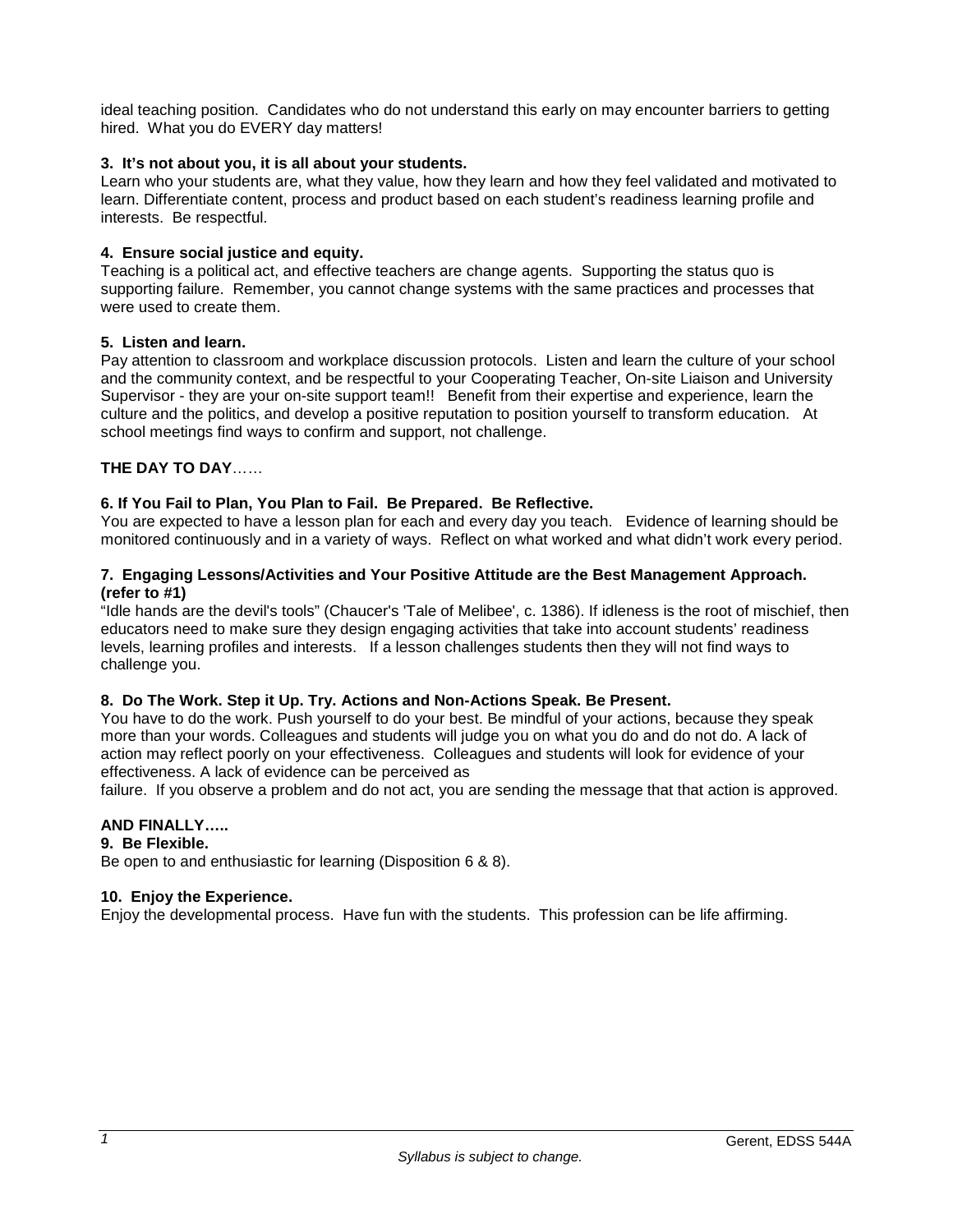# **COURSE DESCRIPTION**

# **EDSS 544 A (2 units) Secondary Social Studies Education**

Focuses on developing an understanding of theory, methodology, and assessment of Social Studies in integrated and inclusive secondary classrooms: Part A. This course is aligned with California's SB 2042 Standards.

# **Course Prerequisites**

Admission to the Single Subject Program, EDUC 350, EDUC 364, & EDUC 422

# **Course Objectives**

During interrelated activities in program coursework and fieldwork, SS history/social science candidates learn and practice ways to:

- 1. state-adopted K-12 academic content standards for students in history while helping students to use history-social science analysis skills at intermediate and advanced levels;
- 2. apply social science concepts to historical issues and enrich the study of history through in-depth case studies, historical literature, and cross-cultural activities;
- 3. encourage civic participation through studies of democratic civic values and constitutional principles;
- 4. deal honestly and accurately with controversial issues in historical or contemporary contexts;
- 5. discuss important roles of culture in world and United States history without bias;
- 6. incorporate a range of critical thinking skills and literacy skills into social studies instruction;
- 7. utilize active forms of social science learning with all students, including simulations, debates, research studies and cooperative projects.

As a result of this course, you will be able to:

- 1. Apply the California History/Social Science Framework, the State H/SS Standards and the CA Common Core Standards to the classroom experience;
- 2. Incorporate primary source materials, the arts, and oral history methods into social studies instruction;
- 3. Become aware of the multitude of community resources available to teachers and the ways in which these resources can be used to strengthen the social studies program;
- 4. Design lesson plans and implement them through a developmentally appropriate unit that reflects the needs of the learning community while infusing a multicultural perspective throughout.
- 5. Design curricula that reflect a variety of instructional strategies and that develop higher-level thinking skills through active participation.

# **REQUIRED TEXTS, MATERIALS AND/OR ACCOUNTS**

# **Required Texts**

California's Common Core Standards for English Language Arts and Literacy in History/Social Studies, Science and Technical Subjects.<http://www.cde.ca.gov/re/cc/> California Curriculum Frameworks: <http://www.cde.ca.gov/ci/cr/cf/allfwks.asp>

# **Cougar Courses**

You have access to the Cougar Course website for EDSS 544A when you register for the class.

# **TaskStream Account**

You will need to set up an account for your Single Subject Credential.

# **Authorization to Teach English Learners**

This credential program has been specifically designed to prepare teachers for the diversity of languages often encountered in California public school classrooms. The authorization to teach English learners is met through the infusion of content and experiences within the credential program, as well as additional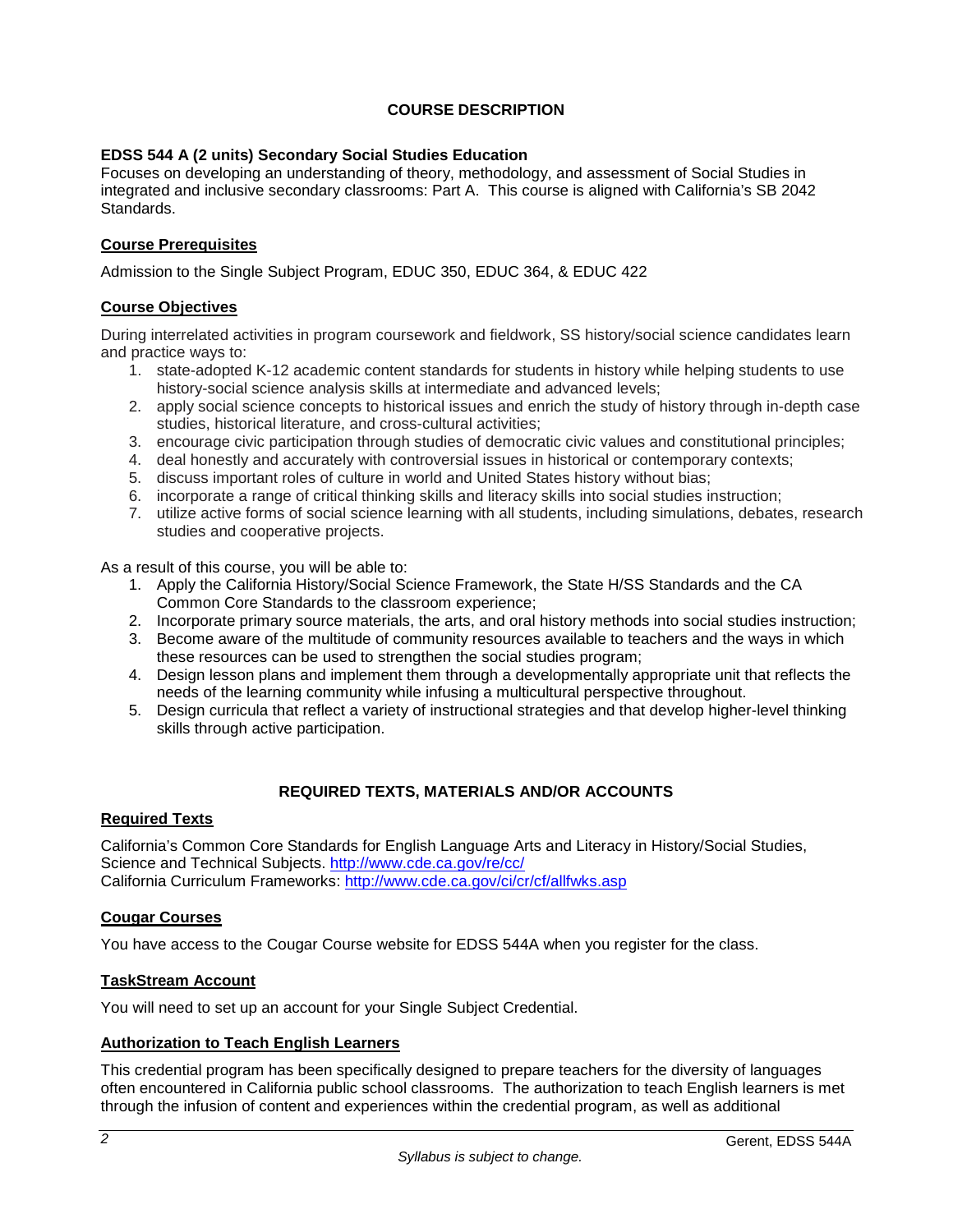coursework. Candidates successfully completing this program receive a credential with authorization to teach English learners. *(Approved by CCTC in SB 2042 Program Standards, August 02)*

# **Teacher Performance Expectation (TPE) Competencies (2016)**

The course objectives, assignments, and assessments have been aligned with the CTC standards for (Single Subject, Multiple Subject, Special Education, etc.) Credential. This course is designed to help teachers seeking a California teaching credential to develop the skills, knowledge, and attitudes necessary to assist schools and district in implementing effective programs for all students. The successful candidate will be able to merge theory and practice in order to realize a comprehensive and extensive educational program for all students. You will be required to formally address the following CSUSM local TPEs in this course:

#### TPE 1: Engaging and Supporting all Students in Learning

- 1.2 Connecting learning to students' prior knowledge, backgrounds, life experiences, and interests
- 1.3 Connecting subject matter to meaningful, real-life contexts
- 1.5 Promoting critical thinking through inquiry, problem solving, and reflection
- TPE 3: Understanding and Organizing Subject Matter for Student Learning
	- 3.1 Demonstrating knowledge of subject matter, academic content standards, and curriculum frameworks
	- 3.2 Applying knowledge of student development and proficiencies to ensure students understanding of subject matter.
	- 3.3 Organizing curriculum to facilitate student understanding of the subject matter
	- 3.4 Utilizing instructional strategies that are appropriate to the subject matter.
	- 3.5 Using and adapting resources, technologies, and standards-aligned instructional materials, including adopted materials, to make subject matter accessible to all students.
	- 3.6 Addressing the needs of English learners and students with special needs to provide equitable access to the content.
- TPE 4: Plan, design, implement and monitor instruction, making effective use of instructional time to maximize learning opportunities and provide access to the curriculum for all students by removing barriers and providing access through instructional strategies that include:

4.1 Locate and apply information about students' current academic status, content –and standardsrelated learning needs and goals, assessment data, language proficiency status, and cultural background for both short-term and long-term instructional planning purposes.

4.6 Access resources for planning and instruction, including the expertise of community and school colleagues through in-person or virtual collaboration, co-teaching, coaching, and/or networking.

TPE 6: Developing as a Professional Educator

6.1 Reflecting on teaching practice in support of student learning.

6.3 Establish professional learning goals and make programs to improve their practice by routinely engaging in communications and inquiry with colleagues.

6.7 Demonstrating professional responsibility, integrity, and ethical conduct

#### **Teacher Performance Assessment**

Beginning July 1, 2008 all California credential candidates must successfully complete a state-approved Teacher Performance Assessment (TPA), as part of the credential program of preparation. During the 2015- 16 academic year the CSUSM credential programs will use either the CalTPA (California Teacher Performance Assessment) or the edTPA (Educative Teacher Performance Assessment).

# **CalTPA**

To assist with your successful completion of the CalTPA, a series of informational seminars are offered over the course of the program. TPA related questions and logistical concerns are to be addressed during the seminars. Your attendance to TPA seminars will greatly contribute to your success on the assessment. The CalTPA Candidate Handbook, TPA seminar schedule, and other TPA support materials may be found on this website: <http://www.ctcpa.nesinc.com/Home.aspx>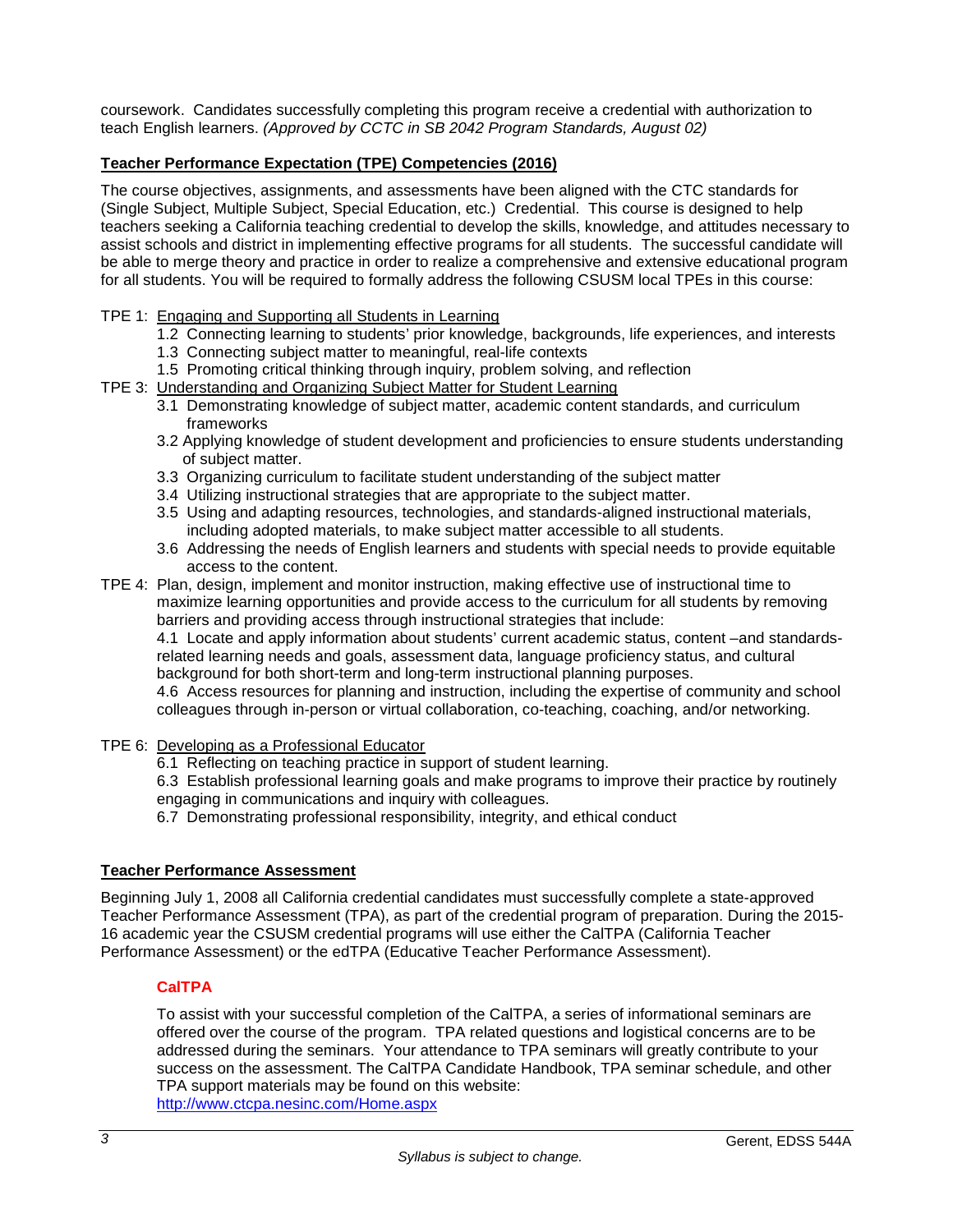Additionally, to support your success in your credential program and with TPA, SOE classes use common pedagogical language, lesson plans (lesson designs), and unit plans (unit designs).

# **Expected Dispositions for the Education Profession**

Education is a profession that has, at its core, certain dispositional attributes that must be acquired and developed. Teaching and working with learners of all ages requires not only specific content knowledge and pedagogical skills, but positive attitudes about multiple dimensions of the profession. The School of Education has identified six dispositions that must be evident in teacher candidates: social justice and equity, collaboration, critical thinking, professional ethics, reflective teaching and learning, and life-long learning. These dispositions have observable actions that will be assessed throughout the preparation program. For each dispositional element, there are three levels of performance - *unacceptable*, *initial target*, and *advanced target*. The description and rubric for the three levels of performance offer measurable behaviors and examples.

The assessment is designed to provide candidates with ongoing feedback for their growth in professional dispositions and includes a self-assessment by the candidate. The dispositions and rubric are presented, explained and assessed in one or more designated courses in each program as well as in clinical practice. Based upon assessment feedback candidates will compose a reflection that becomes part of the candidate's Teaching Performance Expectation portfolio. Candidates are expected to meet the level of *initial target* during the program.

# **PROGRAM STUDENT LEARNING OUTCOMES (PSLOs)**

Teacher Candidates will be required to complete a Teaching Performance Assessment, show proof of Teacher Performance Expectations (as referred to above) and complete critical assessment tasks- specific assignments for this course. It is the teacher candidate's responsibility to understand expectations and complete assignments by stated due dates.

| Date            | <b>Topic</b>                                                     | Due Date                   |  |
|-----------------|------------------------------------------------------------------|----------------------------|--|
| Session 1       | Interdisciplinary Curriculum                                     |                            |  |
| Joint Session   | Introduce UbD Stage 1                                            |                            |  |
| Sept. 3         | Guest Speaker: Tim Leary: DBQ and UbD                            |                            |  |
| $(5:00-7:30)$   |                                                                  |                            |  |
| Session 2       | Introductions / Overview of Class / RAP Journal / Jigsawwing the | Assignment #1:             |  |
| H/SS            | CA State Standards for H/SS                                      | <b>Educational History</b> |  |
| <b>Sept. 10</b> | CA State Standards for H/SS Presentations                        | DUE: Sept. 8th             |  |
| $(5:00-7:45)$   | Photograph Analysis                                              | $(10 \text{ pts.})$        |  |
| <b>Sept. 17</b> | <b>ELA Class</b>                                                 |                            |  |
| Session 3       | Deconstruct Standards - UbD Stage 2                              | Assignment #2:             |  |
| Joint Session   | Guest Speakers: Robert Chodola (Alternatives to the Textbook);   | Scope and Sequ-            |  |
| Sept. 24        | Marisa Thompson (TQE)                                            | ence                       |  |
| $(5:00-7:30)$   |                                                                  | DUE: Sept. 22nd            |  |
|                 |                                                                  | $(15$ pts.)                |  |
| Session 4       | <b>Stanford History Education Group (SHEG)</b>                   |                            |  |
| H/SS            | "Who Fired the First Shot?"                                      |                            |  |
| Oct. 1          | "Mao's Cultural Revolution"                                      |                            |  |
| $(5:00 - 7:45)$ | "Today in History"                                               |                            |  |
|                 | Emmy's Pledge and Service Learning                               |                            |  |
|                 | Coffee Klatch                                                    |                            |  |
|                 | The Story of Us                                                  |                            |  |
|                 |                                                                  |                            |  |

# **SCHEDULE/COURSE OUTLINE**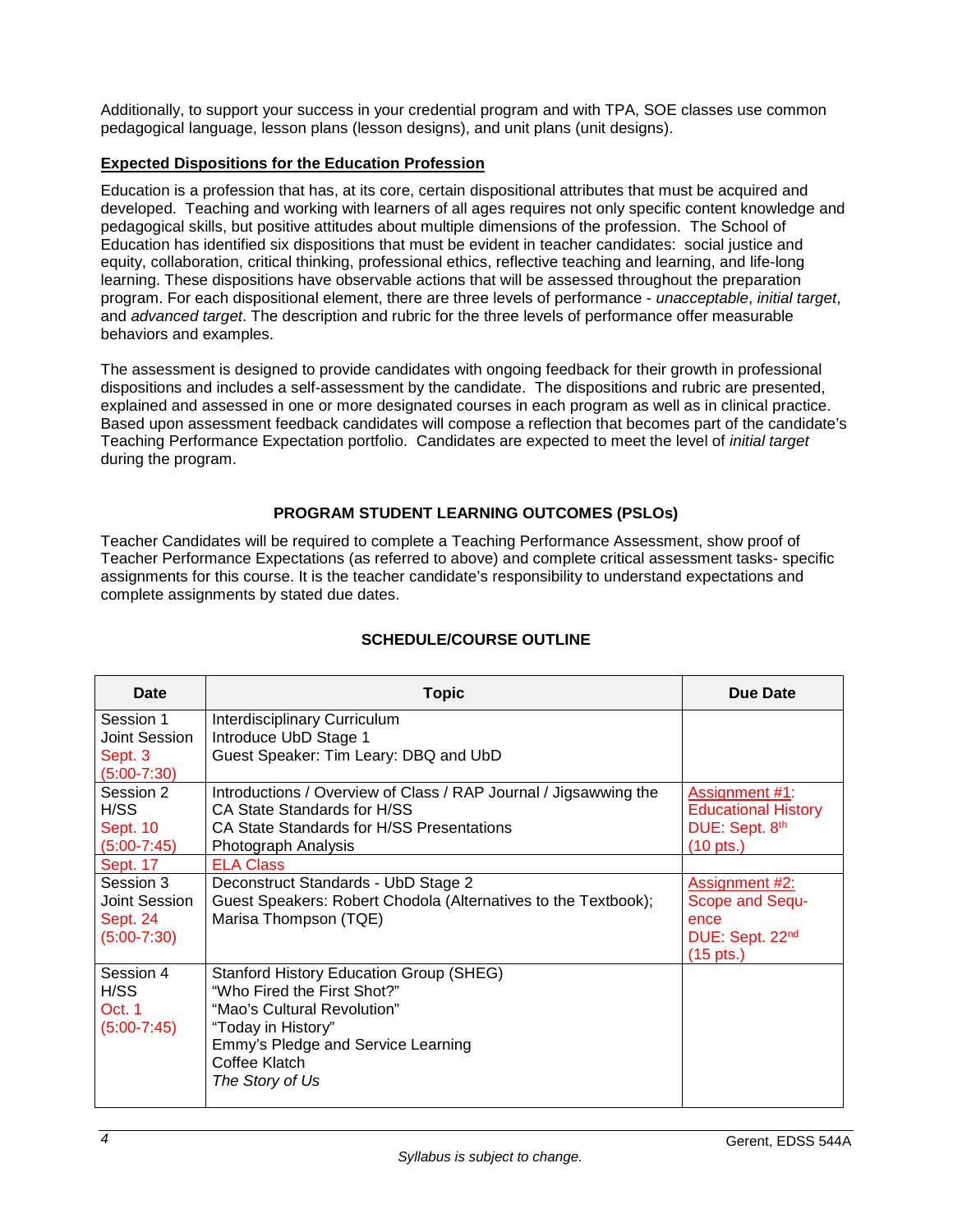| Date                                                         | <b>Topic</b>                                                                                                                                                                                                                                           | Due Date                                                                                               |
|--------------------------------------------------------------|--------------------------------------------------------------------------------------------------------------------------------------------------------------------------------------------------------------------------------------------------------|--------------------------------------------------------------------------------------------------------|
| Session 5<br><b>Joint Session</b><br>Oct. 8<br>$(5:00-8:15)$ | Lesson Presentations (other Candidate videotapes 5 min and<br>immediate feedback and written notes to use for self-analysis)<br>Must include K-12 student self-assessment strategy                                                                     |                                                                                                        |
| Session 6<br>H/SS<br>Oct. 15<br>$(5:00 - 7:45)$              | The Children's March: Analyzing primary documents<br>From Plessy to Brown to Till<br>Old v. New Immigrants, and Immigration today (push-pull factors)<br>Review and Preview - the R.A.P. Journal<br>Tools for the Classroom<br><b>Manifest Destiny</b> |                                                                                                        |
| <b>Oct. 22</b>                                               | <b>NO CLASS</b>                                                                                                                                                                                                                                        | <b>Assignment #3:</b><br>Self-Analysis /<br><b>Reflection</b><br>DUE: Oct. 20th<br>$(20 \text{ pts.})$ |
| Oct. 29                                                      | <b>ELA Class</b>                                                                                                                                                                                                                                       | Assignment #4<br><b>UbD Unit Stage 1</b><br>DUE: Nov. 10th<br>$(20$ pts.)                              |
| Session 7<br>H/SS<br>Nov. 5<br>$(5:00-7:45)$                 | Structured Academic Controversy (SAC - debate): "Was Lincoln a<br>Racist?"<br>Magazine Analysis<br>Bringing Music into your teaching<br>Bringing Guest Speakers and Field Work into the classroom                                                      |                                                                                                        |
| Nov. 12                                                      | <b>ELA Class</b>                                                                                                                                                                                                                                       |                                                                                                        |
| Session 8<br>Joint Session<br>Nov. 19<br>$(5:00 - 7:45)$     | TPA Support - VOLUNTARY                                                                                                                                                                                                                                |                                                                                                        |
| Session 9<br>H/SS<br>Nov. 26                                 | <b>ONLINE CLASS</b><br>Read two articles on historiography and participate in Forum.                                                                                                                                                                   | Assignment #5:<br>Participation on<br>Forum<br>DUE: Nov. 30th<br>(10 points)                           |
| Session 10<br><b>Joint Session</b><br>Dec. 3                 | <b>Evaluations and Celebration</b>                                                                                                                                                                                                                     | Assignment #6:<br><b>Strategies Notebook</b><br>DUE: Dec. 3rd<br>$(25$ pts.)                           |

# **Course Assignments**

 **Educational History (TPE 6.1) DUE: 9/8 10 points** Write a two-page description of your educational experience (K-12). Include challenges and successes, and what type of student you were. How do you believe this experience help you with your own students? Double-spaced. Upload to CC on Sept. 8th.

**TPE 6.1** Reflect on their own teaching practice and level of subject matter and pedagogical knowledge to plan and implement instruction that can improve student learning.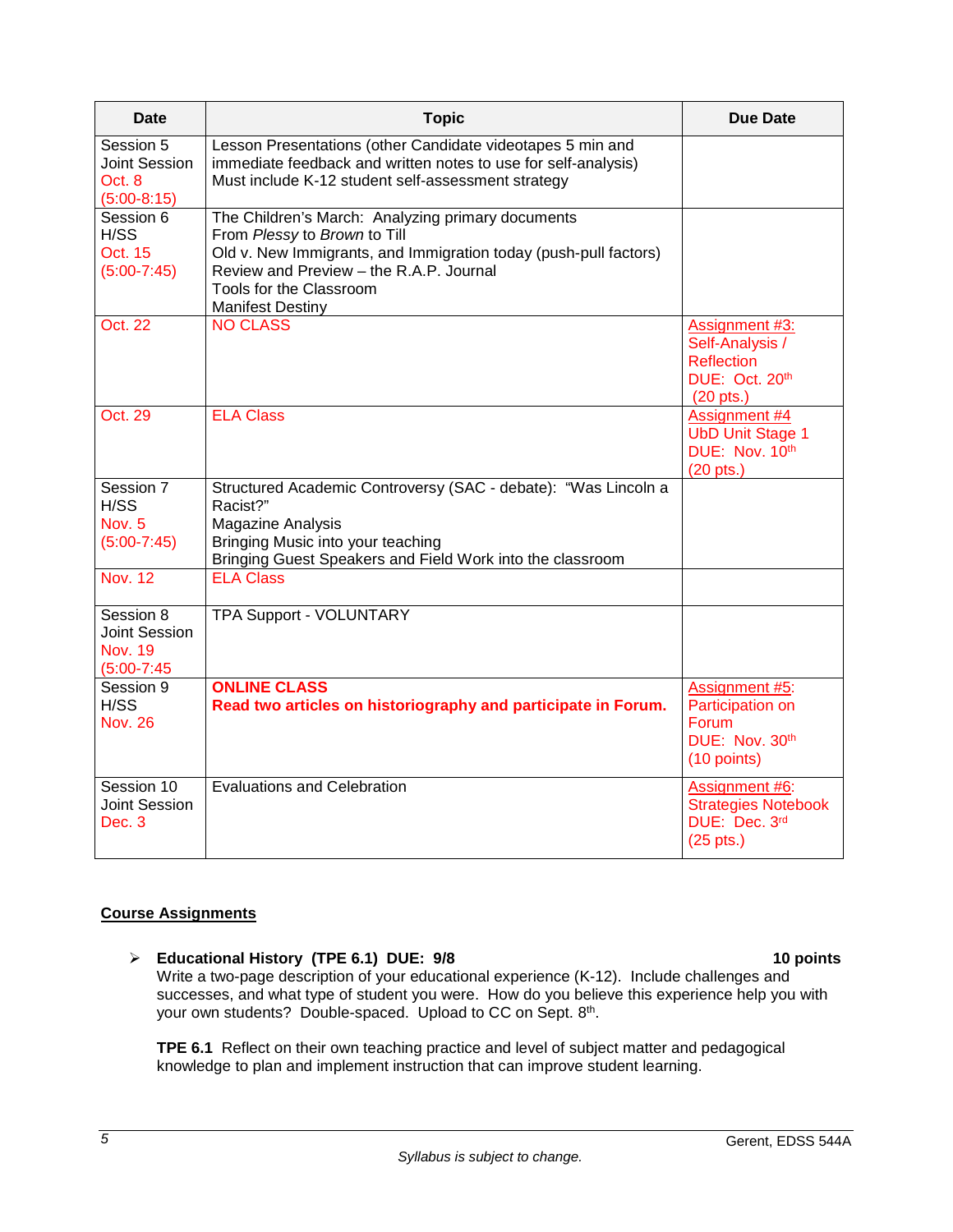**Scope and Sequence Assignment (Curriculum Mapping: (TPE 4.1; 4.6) DUE 9/22 15 points** Upload the Scope and Sequence from your assigned co-teaching class with notes/reflection (also submit on CC) to be used in class, September 24<sup>th</sup>.

**TPE: 4.1** Locate and apply information about students' current academic status, content –and standards-related learning needs and goals, assessment data, language proficiency status, and cultural background for both short-term and long-term instructional planning purposes. **TPE: 4.6** Access resources for planning and instruction, including the expertise of community and school colleagues through in-person or virtual collaboration, co-teaching, coaching, and/or networking.

 **Self-Reflection on Lesson Plan Presentation (TPE 6.1; TPE 6.3) DUE 10/20 20 points** After giving a a presentation on October 8<sup>th</sup> reviewing a one-day lesson plan you have delivered or plan to deliver, hearing verbal peer feedback and viewing your video, write a reflection and areas for improvement, and submit to CC by Oct. 20<sup>th</sup>.

Be specific and make sure to address the following questions:

- What do you notice?
- How can you improve?
- What will you / would you change?
- Include an updated draft of your revised lesson plan.

**TPE 6.1** Reflect on their own teaching practice and level of subject matter and pedagogical knowledge to plan and implement instruction that can improve student learning. **TPE 6.3** Establish professional learning goals and make programs to improve their practice by routinely engaging in communications and inquiry with colleagues.

# **Understanding by Design Unit Plan, Stage 1: (TPE 4) DUE 11/10 20 points**

Complete Stage 1 of the UbD template on a unit of your choice and submit to CC by Nov. 10th.

**TPE 4** Plan, design, implement and monitor instruction, making effective use of instructional time to maximize learning opportunities and provide access to the curriculum for all students by removing barriers and providing access through instructional strategies that include:

- appropriate use of instructional technology, including assistive technology;
- applying principles of EDL and MTSS;
- use of developmentally, linguistically, and culturally appropriate learning activities, instructional materials, and resources for all students, including the full range of English learners;
- appropriate modifications for students with disabilities in the general education classroom;
- opportunities for students to support each other in learning; and
- use of community resources and services as applicable.

# **Online Forum (TPE 3) DUE: 11/30 10 points**

Read two articles on historiography and participate in a Forum by Nov. 30<sup>th</sup>.

**TPE 6.3** Establish professional learning goals and make programs to improve their practice by routinely engaging in communications and inquiry with colleagues.

# **Strategies Notebook**: (**TPE 6.3**) **DUE: 12/3 25 points**

In your EDSS 521 course (Literacy), you will be reading the book, *Subjects Matter*, which contains dozens of strategies. While you are in the classroom observing your CT (and other classrooms), find one strategy per week that you can write down in your Strategies Notebook. Between EDSS 521 and your Clinical Practice, you should have two strategies listed per week. By December 3rd, you should have at 25 strategies listed in your strategies notebook.

**TPE 6.3** Establish professional learning goals and make programs to improve their practice by routinely engaging in communications and inquiry with colleagues

#### Gerent, EDSS 544A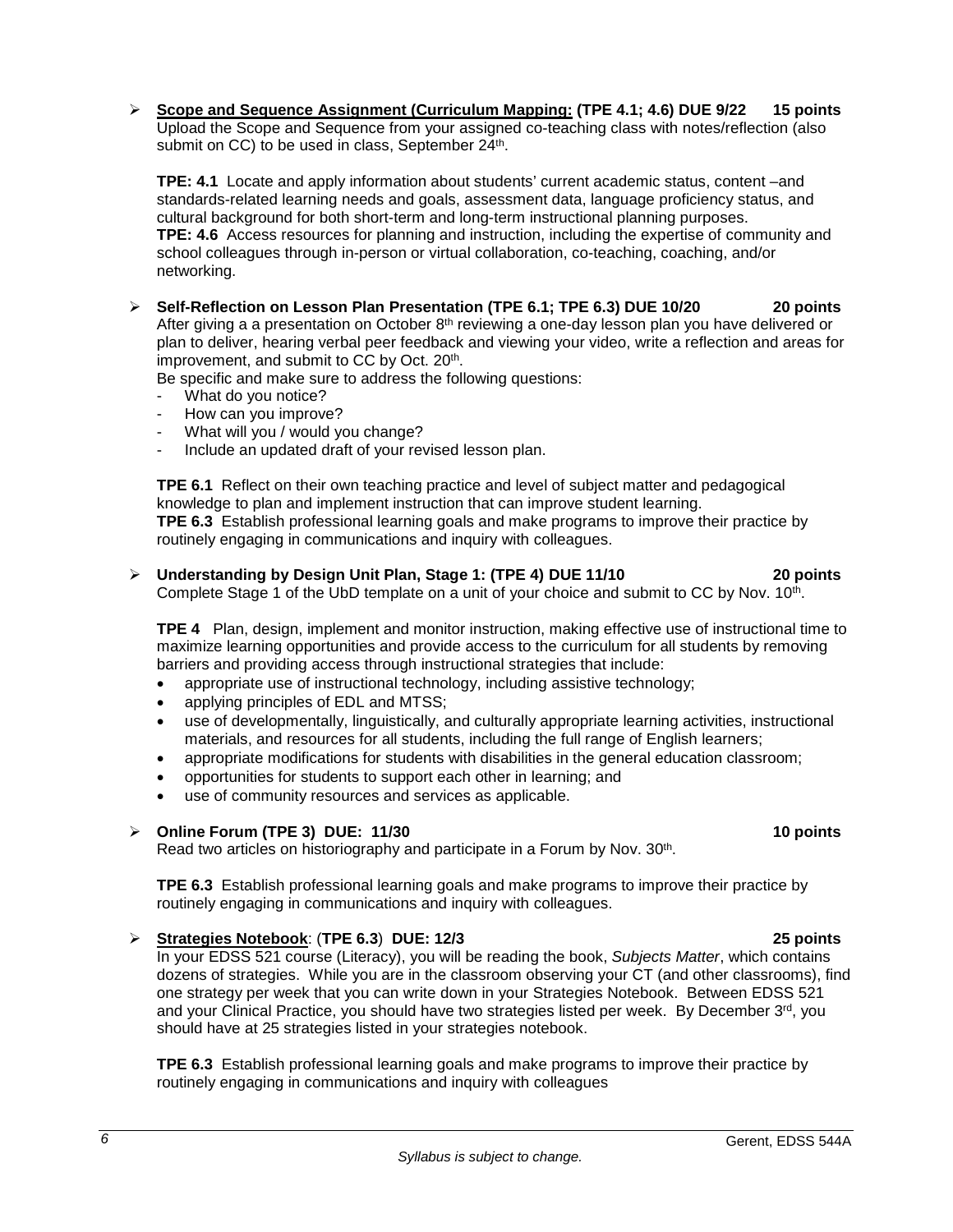#### **SINGLE SUBJECT ONE DAY LESSON PLAN TMPLATE – MODIFIED H/SS Model – Basic**

**Author Name: Lesson Title:**

- **OBJECTIVES (purpose) for today's lesson**
- Observable and Measurable
	- *1.* CONTENT OBJECTIVE(S) for this lesson {What};

After (condition)….SWBAT ….By

*2. LANGUAGE DEVELOPMENT OBJECTIVE(S) for this lesson {How}*

After (condition)….SWBAT ….By

# **ASSESSMENT:**

# • INSTRUCTIONAL TASKS: Teacher Steps  $\vert \cdot \vert$  LEARNING TASKS: Student Steps 1.**Anticipatory Set (and statement of purpose)** 2. **Input** – Modeling and guided practice (This includes whatever you have planned for the students including direct instruction, group work, activities, tasks) 3. **Checking for understanding/embedded assessments** *3.* **Independent Practice** • *4.* **Closure and beyond** • • • • • • • • • • • • • • • •

# **INSTRUCTIONAL AND LEARNING TASKS**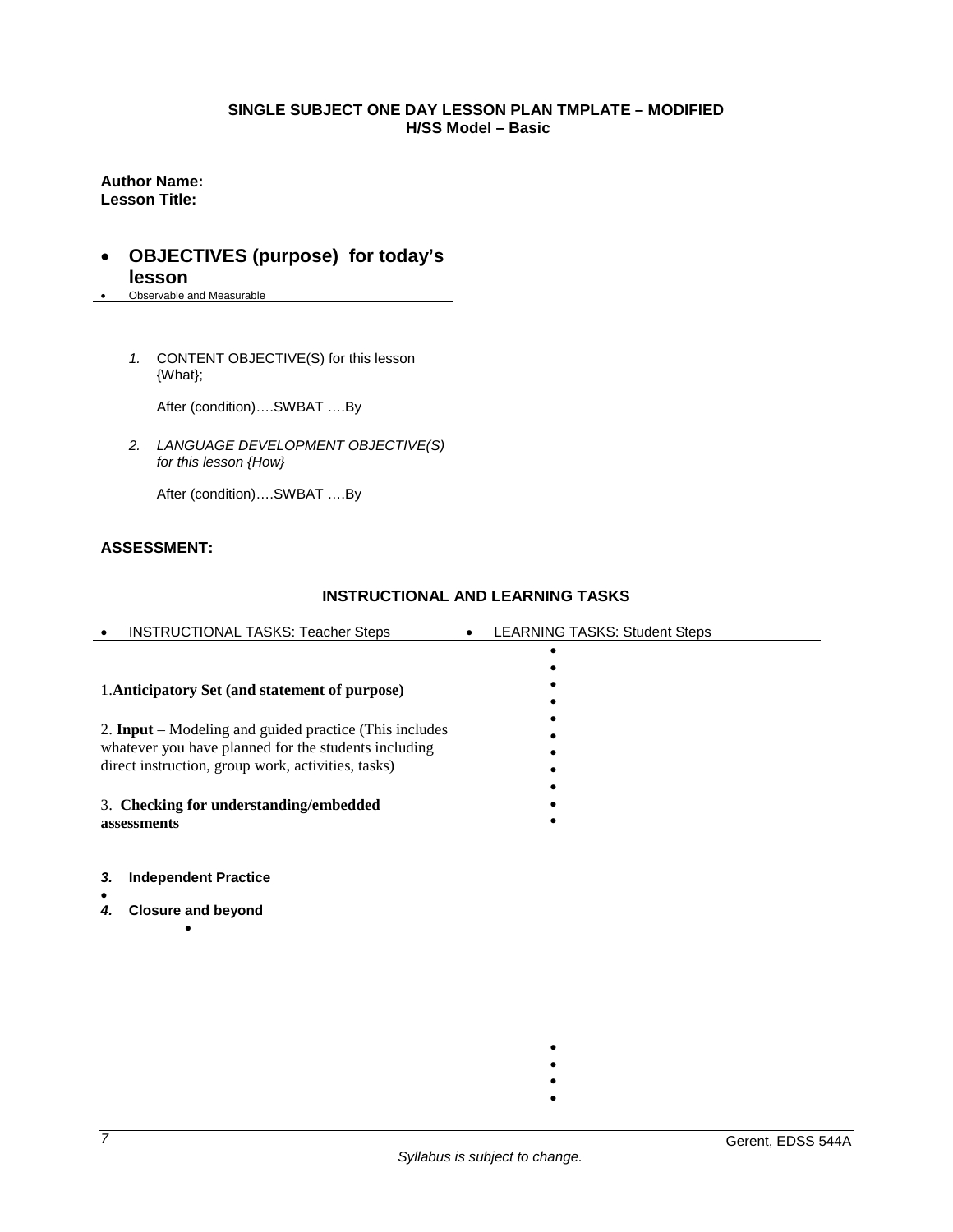- - •

• •

- •
- •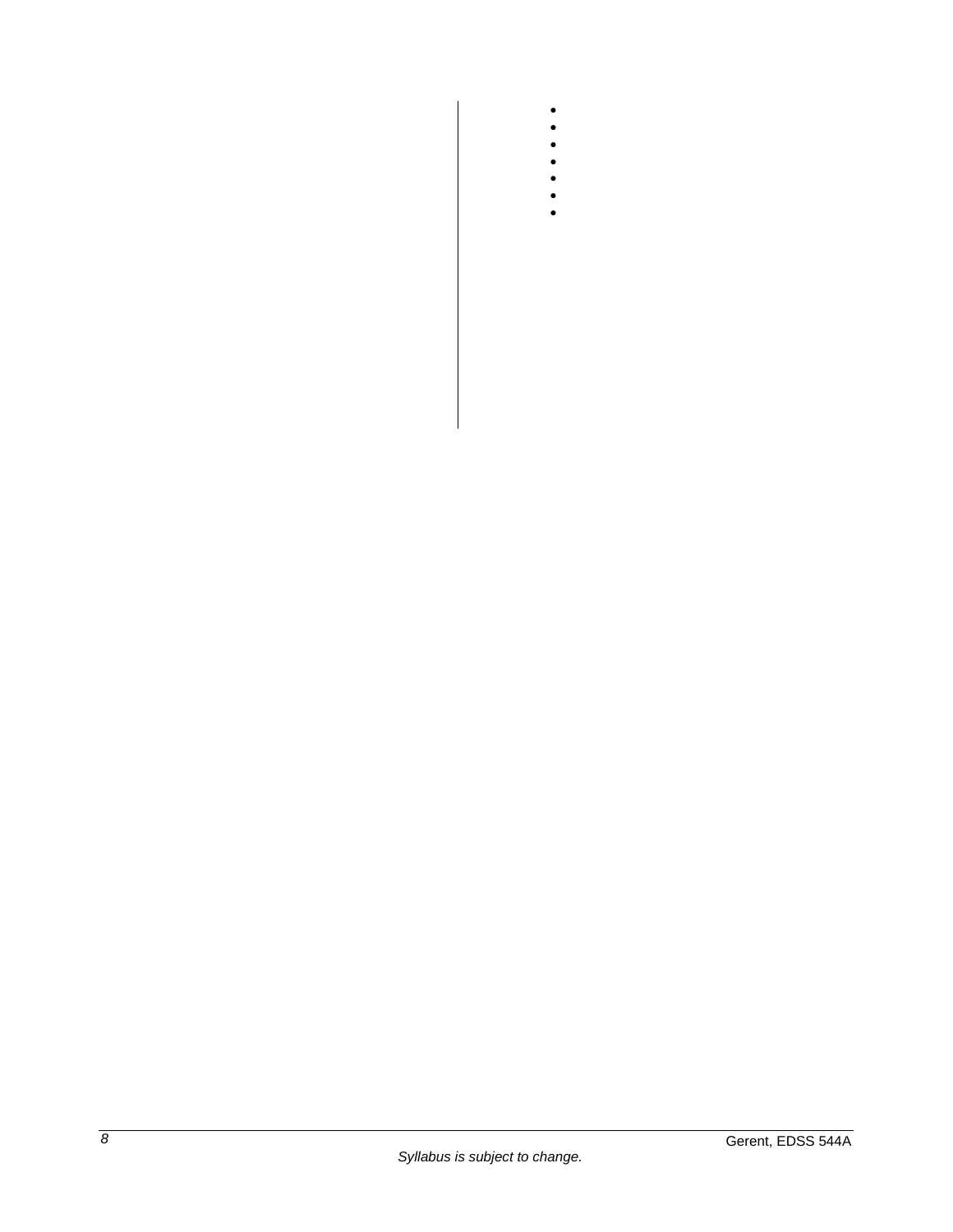# **SINGLE SUBJECT LESSON PLAN RUBRIC**

**Name \_\_\_\_\_\_\_\_\_\_\_\_\_\_\_\_\_\_\_\_\_\_ Lesson Title \_\_\_\_\_\_\_\_\_\_\_\_\_\_ Date \_\_\_\_\_\_\_\_\_\_\_\_\_\_\_**

#### **SINGLE SUBJECT LESSON RUBRIC**

*This rubric is used for all Single Subject Credential Courses and Clinical Practice.* **See Lesson Instructions Website for more details:** <http://lessoninstructions.weebly.com/>

| Lesson                                                                                                                |                                                                                                                                                                                                                                                                                                                                                                                                                                                                                                        |                                                                                                                                                                                                                                                                                                                                                                                                                                                                                                              |                                                                                                                                                                                    |  |
|-----------------------------------------------------------------------------------------------------------------------|--------------------------------------------------------------------------------------------------------------------------------------------------------------------------------------------------------------------------------------------------------------------------------------------------------------------------------------------------------------------------------------------------------------------------------------------------------------------------------------------------------|--------------------------------------------------------------------------------------------------------------------------------------------------------------------------------------------------------------------------------------------------------------------------------------------------------------------------------------------------------------------------------------------------------------------------------------------------------------------------------------------------------------|------------------------------------------------------------------------------------------------------------------------------------------------------------------------------------|--|
| Component<br>& Criteria                                                                                               | <b>Exceeds</b>                                                                                                                                                                                                                                                                                                                                                                                                                                                                                         | Meets                                                                                                                                                                                                                                                                                                                                                                                                                                                                                                        | Approaching                                                                                                                                                                        |  |
| <b>BACKGROUND</b><br><b>INFO</b><br><b>Title, Curriculum</b><br>Area & Grade<br>Level                                 | Provides a title that is related to the<br>lesson activity & addresses the unit it<br>belongs to and in what curriculum area<br>and grade & describes where it fits within<br>a unit plan, i.e. Third lesson in a 4-week<br>unit on Colonization.                                                                                                                                                                                                                                                      | Provides a title that is related to<br>the lesson activity & addresses<br>the unit it belongs to and in what<br>curriculum area and grade                                                                                                                                                                                                                                                                                                                                                                    | Provides a title that is related to<br>the lesson activity                                                                                                                         |  |
| <b>Resources</b>                                                                                                      | All instructional materials that are needed<br>to implement the lesson are listed,<br>provided, & is accompanied with a<br>detailed written explanation on how each<br>resource is designed to build on each<br>student's assets/needs (cultures,<br>languages, funds of knowledge, prior<br>experience, and interests).                                                                                                                                                                               | All instructional materials that<br>are needed to implement the<br>lesson are listed, provided, & is<br>accompanied with a written<br>explanation on how each<br>resource is designed to build on<br>the whole classes' assets and<br>needs (cultures, languages,<br>funds of knowledge, prior<br>experience, and interests), as<br>well as the 3 focus students.                                                                                                                                            | All instructional materials<br>needed to implement the lesson<br>are listed, but not all materials<br>are provided and there is not a<br>written explanation for each<br>resource. |  |
| <b>CENTRAL FOCUS</b><br>Standards,<br><b>Enduring</b><br><b>Understandings &amp;</b><br><b>Essential</b><br>Questions | <b>Identifies CA Content &amp; ELD Standards</b><br>and describes the rationale for teaching<br>this lesson (big ideas- enduring<br>understandings, essential questions) &<br>addresses how the instructional<br>strategies and the learning activities are<br>suited to meet the standard and objective<br>of the lesson & explains how the<br>assessment is a valid (authentic) and<br>reliable (consistent) way to assess<br>student learning.                                                      | Identifies CA Content & ELD<br>Standards and describes the<br>rationale for teaching this lesson<br>(big ideas-enduring<br>understandings, essential<br>questions) & addresses how the<br>instructional strategies and the<br>learning activities are suited to<br>meet the standard and objective<br>of the lesson.                                                                                                                                                                                         | Identifies the CA Content and<br><b>ELD Standards and describes</b><br>the rationale for teaching this<br>lesson (big ideas- enduring<br>understandings, essential<br>questions).  |  |
| <b>EVIDENCE OF</b><br><b>LEARNING</b><br>Objectives &<br><b>Assessments</b>                                           | Both CA Content and ELD Standards are<br>addressed in an objective that contains a<br>condition, verb, and criteria and is<br>assessed. Each objective is labeled by<br>the type (cognitive, affective,<br>psychomotor or language), the number of<br>the standard it addresses and the type of<br>assessment is labeled (diagnostic,<br>formative or summative). Expectations<br>are clearly communicated to students via<br>rubric, model or sample student work.                                    | Both CA Content and ELD<br>Standards are addressed in an<br>aligned objective that contains a<br>condition, verb, and criteria and<br>is assessed. Expectations are<br>clearly communicated to<br>students via rubric, model or<br>sample student work.                                                                                                                                                                                                                                                      | Both CA Content and ELD<br>Standards are addressed in an<br>aligned objective and<br>assessment.                                                                                   |  |
| <b>INSTRUCTIONAL</b><br><b>STRATEGIES</b><br>& LEARNING<br><b>ACTIVITIES</b>                                          | Provide a script of the instructional<br>strategies the teacher will implement in<br>the lesson and describes what the<br>students will do during the learning<br>activities. Universal Design strategies are<br>highlighted and Differentiation strategies<br>are in colored font (with an explanation of<br>the asset/need that it addresses noted in<br>parenthesis, i.e. ELPAC score, IEP, or<br>reading level). Provides a written script<br>for teacher and times for each learning<br>activity. | Provide a list of the instructional<br>strategies the teacher will<br>implement in the lesson and<br>describes what the students will<br>do during the leaning activities.<br>Universal Design strategies are<br>highlighted and Differentiation<br>strategies are in colored font<br>(with an explanation of the<br>asset/need that it addresses<br>noted in parenthesis, i.e. ELPAC<br>score, IEP, or reading level).<br>Provides a written script for<br>teacher and times for each<br>learning activity. | Provide a list of steps the<br>teacher will take to implement<br>the lesson and describes what<br>the students will do during the<br>instructional strategies.                     |  |
| Self-Evaluation<br>$(10\%$ will be<br>deducted<br>if not included)                                                    | Provides a copy of the rubric with the<br>lesson plan & highlights or circles the<br>evaluated criteria for each lesson<br>component. Provides evidence for each<br>criteria marked & identifies where each<br>component is addressed, i.e. Universal<br>Design Strategy of a graphic organizer is<br>noted on page 2 of lesson plan in<br>Anticipatory Set.                                                                                                                                           | Provides a copy of the rubric<br>with the lesson plan & highlights<br>or circles the evaluated criteria<br>for each lesson component.                                                                                                                                                                                                                                                                                                                                                                        | Provides a copy of the rubric<br>with the lesson plan.                                                                                                                             |  |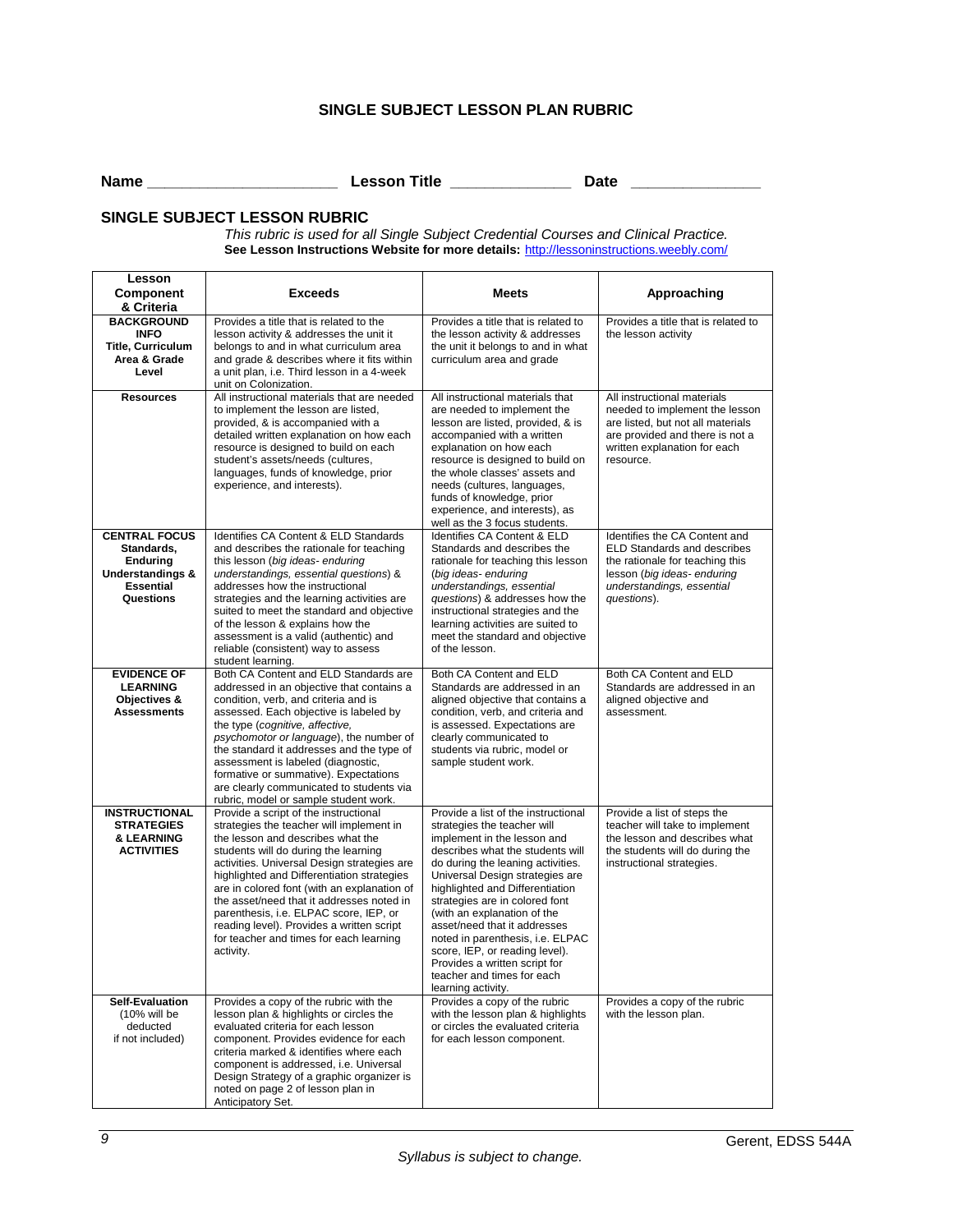# **UNDERSTANDING BY DESIGN UNIT PLAN TEMPLATE FOR 544A**

| <b>Title of Unit:</b>                                              |                                |  |  |
|--------------------------------------------------------------------|--------------------------------|--|--|
|                                                                    | <b>Stage 1-Desired Results</b> |  |  |
| <b>Established Goals (State Standards):</b>                        |                                |  |  |
| <b>CA State Standards:</b>                                         |                                |  |  |
|                                                                    |                                |  |  |
| <b>Common Core Standards:</b>                                      |                                |  |  |
| Key Ideas & Details:                                               |                                |  |  |
| <b>Integration of Knowledge and Ideas:</b>                         |                                |  |  |
|                                                                    |                                |  |  |
| <b>Enduring Understandings: (Students will</b><br>understand that) | <b>Essential Questions:</b>    |  |  |
|                                                                    |                                |  |  |
| Students will know                                                 | Students will be able to do    |  |  |
|                                                                    |                                |  |  |
|                                                                    |                                |  |  |
|                                                                    |                                |  |  |
| <b>Stage 2-Assessment Evidence</b>                                 |                                |  |  |
| <b>Performance Tasks:</b>                                          | <b>Vocabulary:</b>             |  |  |
|                                                                    |                                |  |  |
|                                                                    |                                |  |  |
|                                                                    |                                |  |  |
|                                                                    |                                |  |  |
|                                                                    |                                |  |  |
|                                                                    |                                |  |  |
| <b>Stage 3-Learning Plan</b>                                       |                                |  |  |
| <b>Learning Activities:</b>                                        |                                |  |  |
|                                                                    |                                |  |  |
|                                                                    |                                |  |  |
|                                                                    |                                |  |  |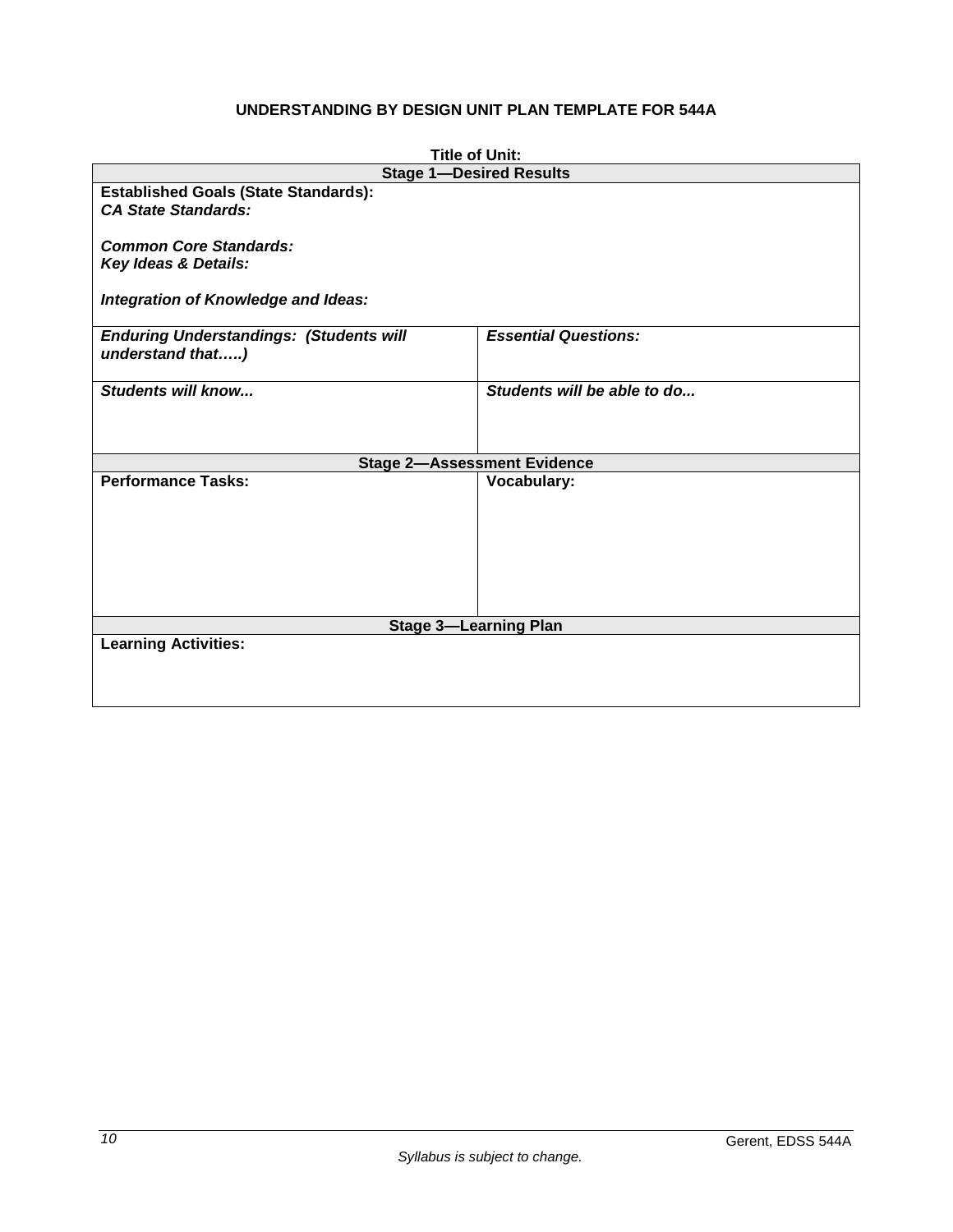# **UNDERSTANDING BY DESIGN UNIT PLAN RUBRIC - DRAFT**

|            | Stage I: EU and EQ           | Stage II: Assessment                    | Stage III: Lessons             |
|------------|------------------------------|-----------------------------------------|--------------------------------|
|            | The EU and EQ will           | Students are required                   | A lesson Plan is highly        |
|            | inspire students to          | to think critically (DOK                | effective in equipping         |
| 4          | inquire; The EU is           | 3 or 4); The                            | students to complete the       |
| Strong     | extremely relevant           | assessment will                         | assessment; Differentiation    |
|            | and useful now, next         | intrinsically motivate                  | is highly utilized; a wide     |
|            | week, next year, five        | students to complete                    | variety of delivery strategies |
|            | years from now               | high quality work; clear                | are employed                   |
|            |                              | measurable                              |                                |
|            |                              | expectations for skills                 |                                |
|            |                              | and understanding                       |                                |
|            | The EU and EQ might          | Students might have to                  | A lesson plan is effective in  |
|            | inspire students to          | think critically (DOK 3                 | equipping students to          |
| 3          | inquire; The EU is           | or 4); The assessment                   | complete the assessment;       |
| Capable    | relevant and useful          | of skills and                           | Differentiation is utilized; a |
|            | now, next week, next         | understanding is clear                  | variety of delivery strategies |
|            | year, five years from<br>now | and measurable, but<br>lacks choice and | are employed                   |
|            |                              | intrinsic motivating                    |                                |
|            |                              | features                                |                                |
|            | The EU and EQ have           | Students are not                        | A lesson plan is partially     |
|            | some relevance and           | required to think with                  | connected to EU and EQ,        |
| 2          | usefulness, but they         | depth, instead                          | but not always;                |
| Developing | are too content-based        | assessment stays in                     | Differentiation is somewhat    |
|            | and emphasize                | DOK level 1 or 2; The                   | apparent; some variety of      |
|            | knowledge over               | assessment lacks                        | delivery strategies are        |
|            | understanding                | uniqueness and                          | employed                       |
|            |                              | intrigue,                               |                                |
|            | The EU and EQ are            | No chance of critical                   | A lesson plan is arbitrary     |
|            | only content based;          | thinking because                        | and not tied to EU and EQ;     |
|            | The stage ignores            | assessment clearly                      | Differentiation is not         |
| Beginning  | depth and                    | asks for knowledge                      | evident; Delivery strategy is  |
|            | understanding, instead       | based answer; No                        | routine and ordinary           |
|            | too much focus on            | creativity or intrigue                  |                                |
|            | knowledge                    | developed, instead it is                |                                |
|            |                              | ordinary, typical                       |                                |

Essential Question: How does backwards planning benefit students and teachers?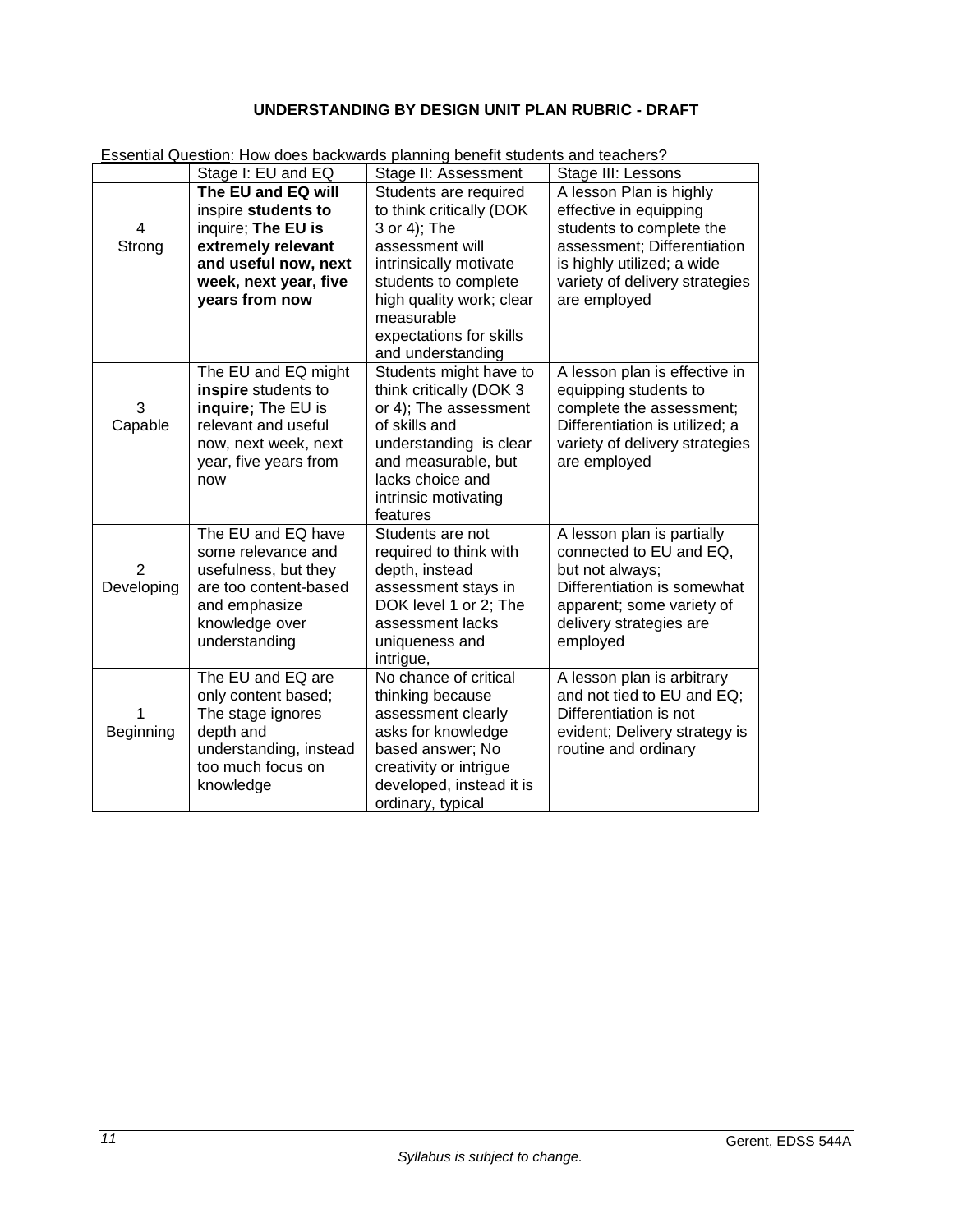# **Grading Standards**

There are 5 key assessments for EDSS 544A with 100 points possible. This section contains assignment descriptions. See Cougar Courses for templates and rubrics.

| Educational History / Herstory                                                          | 10 points  |
|-----------------------------------------------------------------------------------------|------------|
| Scope and Sequence (Curriculum Mapping)                                                 | 15 points  |
| Self-Reflection on Lesson Plan Presentation                                             | 20 points  |
| Understanding by Design (UbD) Stage 1                                                   | 20 points  |
| Online Forum – Historiography                                                           | 10 points  |
| <b>Strategies Notebook</b>                                                              | 25 points  |
| <b>Total Possible Points for EDSS 544A</b>                                              | 100 points |
| See Attendance Policy - you may loose points for absences, tardies or early departures. |            |

# **Grading Scale**

| $A = 93-100$                                                  | $C_{+}$ = 77-79 |
|---------------------------------------------------------------|-----------------|
| $A - 90-92$                                                   | $C = 73-76$     |
| $B_{+}$ = 87-89                                               | $C - 70-72$     |
| $B = 83 - 86$                                                 | $D = 60 - 69$   |
| $B - = 80 - 82$                                               | $F = 0.59$      |
| You must repeat the course if you do not earn a C+ or higher. |                 |

# **Final Exam Statement**

There is no final exam for this course.

# **School of Education/Course Attendance Policy**

Due to the dynamic and interactive nature of courses in the School of Education, all candidates (course participants) are expected to attend all classes and participate actively. At a minimum, candidates (course participants) must attend more than 80% of class time, or s/he may not receive a passing grade for the course at the discretion of the instructor. Individual instructors may adopt more stringent attendance requirements. Should the candidate (course participants) have extenuating circumstances, s/he should contact the instructor as soon as possible. *(Adopted by the COE Governance Community, December, 1997).*

Attendance and promptness reflect the professional dispositional behaviors required and expected in the teaching profession. A minimum grade of C+ is required in all credential courses to earn the single subject credential. Absences and late arrivals/early departures will affect the final grade. *Teacher candidates may have one absence with no penalty.* **Second absence will result in a decrease of half-letter grade (5%).** Third absence will result in a decrease of a letter grade or more, a Statement of Concern and possible failure of class. Second tardy or early departure will receive a warning. **Third tardy or early departure will result in a decrease of a half-letter grade (5%) and a Statement of Concern.** Statement of Concern will require the candidate to write an action plan to resolve the issue. A total of three Statements of Concern on this and/or other issues combined warrant exit from the program.

# **Policy on Late/Missed Work**

It is expected that work will be turned in on time. This is to prepare you to be an effective educator. *No late assignments will be accepted. You cannot pass the class if an assignment is missing.*

# **Student Collaboration Policy**

Candidates may collaborate to process various assignments, but individual assignments must be turned in for grades.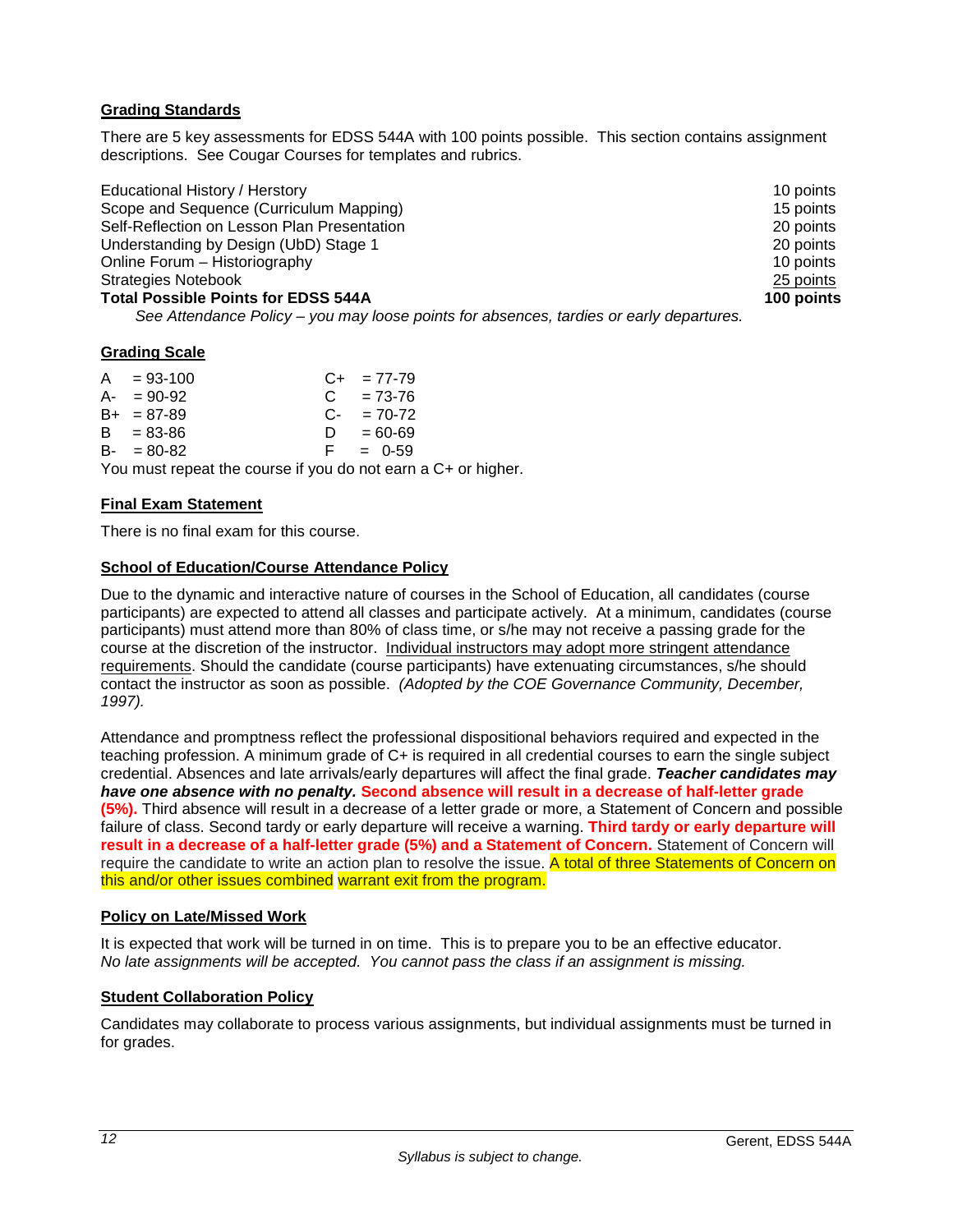# **GENERAL CONSIDERATIONS**

#### **CSUSM Academic Honesty Policy**

Students will be expected to adhere to standards of academic honesty and integrity, as outlined in the Student Academic Honesty Policy. All assignments must be original work, clear and error-free. All ideas/material that are borrowed from other sources must have appropriate references to the original sources. Any quoted material should give credit to the source and be punctuated accordingly.

Academic Honesty and Integrity: Students are responsible for honest completion and representation of their work. Your course catalog details the ethical standards and penalties for infractions. There will be zero tolerance for infractions. If you believe there has been an infraction by someone in the class, please bring it to the instructor's attention. The instructor reserves the right to discipline any student for academic dishonesty, in accordance with the general rules and regulations of the university. Disciplinary action may include the lowering of grades and/or the assignment of a failing grade for an exam, assignment, or the class as a whole.

Incidents of Academic Dishonesty will be reported to the Dean of Students. Sanctions at the University level may include suspension or expulsion from the University.

Refer to the full Academic Honesty Policy at: [http://www.csusm.edu/policies/active/documents/Academic\\_Honesty\\_Policy.html](http://www.csusm.edu/policies/active/documents/Academic_Honesty_Policy.html)

#### **Plagiarism**

As an educator, it is expected that each candidate (course participant) will do his/her own work, and contribute equally to group projects and processes. Plagiarism or cheating is unacceptable under any circumstances. If you are in doubt about whether your work is paraphrased or plagiarized see the Plagiarism Prevention for Students website [http://library.csusm.edu/plagiarism/index.html.](http://library.csusm.edu/plagiarism/index.html) If there are questions about academic honesty, please consult the University catalog.

#### **Students with Disabilities Requiring Reasonable Accommodations**

Students with disabilities who require reasonable accommodations must seek approval for services by providing appropriate and recent documentation to the Office of Disabled Student Services (DSS). This office is located in Craven Hall 4300, contact by phone at (760) 750-4905, or TTY (760) 750-4909. Students authorized by DSS to receive reasonable accommodations should meet with their instructor during office hours. Alternatively, in order to ensure confidentiality, in a more private setting.

# **CSUSM Academic Honesty Policy**

Students will be expected to adhere to standards of academic honesty and integrity, as outlined in the Student Academic Honesty Policy. All assignments must be original work, clear and error-free. All ideas/material that are borrowed from other sources must have appropriate references to the original sources. Any quoted material should give credit to the source and be punctuated accordingly.

Academic Honesty and Integrity: Students are responsible for honest completion and representation of their work. Your course catalog details the ethical standards and penalties for infractions. There will be zero tolerance for infractions. If you believe there has been an infraction by someone in the class, please bring it to the instructor's attention. The instructor reserves the right to discipline any student for academic dishonesty, in accordance with the general rules and regulations of the university. Disciplinary action may include the lowering of grades and/or the assignment of a failing grade for an exam, assignment, or the class as a whole.

Incidents of Academic Dishonesty will be reported to the Dean of Students. Sanctions at the University level may include suspension or expulsion from the University.